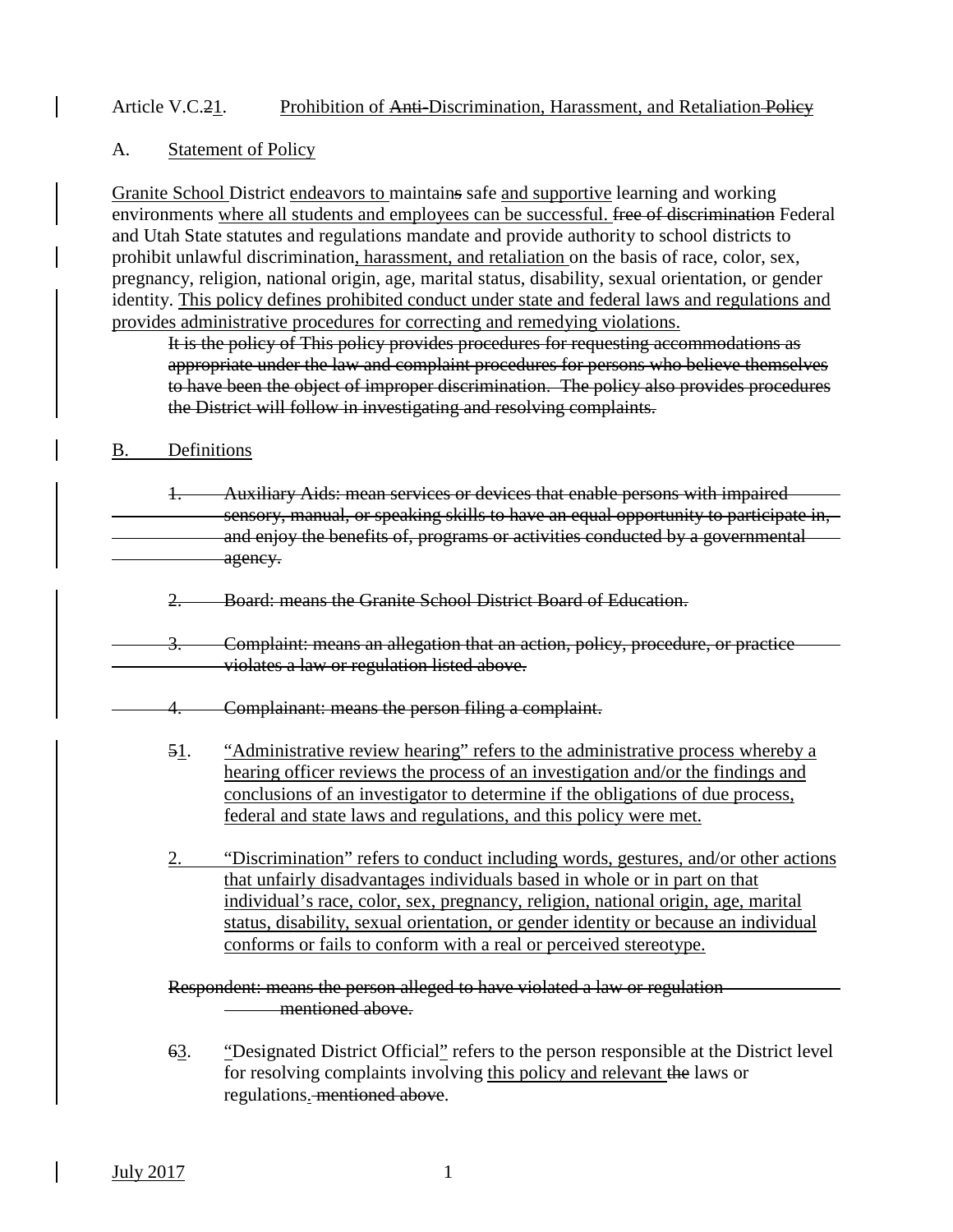- 7. Superintendent: means the Superintendent of the Granite School District or the Superintendent's designee.
- 8. Complaint Answer: means the respondent's written statement concerning the alleged violation.
- 9. Hearing Officer: means the person assigned to conduct a hearing.
- 4. "Harassment" refers to unwelcome conduct targeted at an individual, or group of individuals, that is derisive, demeaning, or disparaging in nature and is based in whole or in part on the individual's age, race, color, sex, pregnancy, religion, national origin, marital status, disability, sexual orientation, or gender identity, or because an individual conforms or fails to conform with a real or perceived stereotype.
- 5. "Protected class" refers to any individual or group of individuals protected from discrimination under federal and state laws or regulations including, but not limited to:
	- a. Title IV and Title VI of the Civil Rights Act of 1964, which prohibit discrimination on the basis of race, color, sex, religion, or national origin by public schools or any public program receiving federal financial assistance;
	- b. Title IX of the Education amendments of 1972, which prohibits discrimination on the basis of sex;
	- c. Section 504 of the Rehabilitation Act of 1973 and Title II of the Americans with Disabilities Act of 1990, which prohibit discrimination on the basis of disability; and
	- d. Utah Antidiscrimination Act, which prohibits discrimination in employment practices.
- 6. "Retaliation" refers to any form of sanction or adverse treatment including but not limited to intimidation, reprisal, or harassment of any individual because he/she:
	- a. has asserted, or assisted another individual to assert, a complaint in either a formal or informal manner with the District or with any state or federal agency;
	- b. has provided information, testified, assisted, or participated in any manner in an investigation, proceeding, or hearing related to a student or employee of the District; or
	- c. has engaged in another activity protected by federal or state laws and regulations.
- 7. "Sexual harassment" refers to unwelcome sexual advances, requests for sexual favors, or other verbal or written communications or physical conduct of a sexual nature when: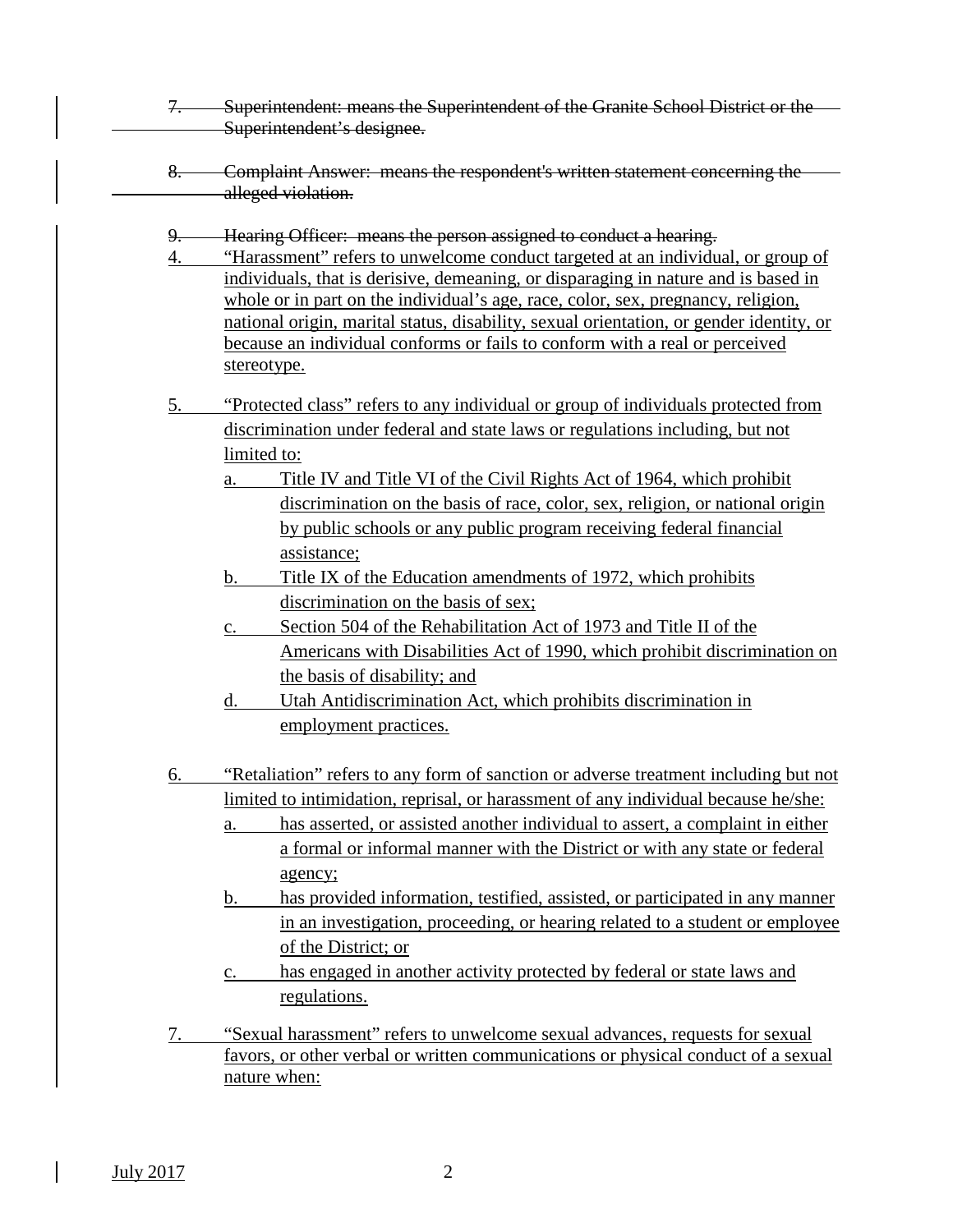- a. submission to the conduct is made explicitly or implicitly a term or condition of employment or a student's education (including any aspect of the student's participation in school-sponsored activities);
- b. submission to or rejection of the conduct is used as the basis for employment decisions or a student's education (including academic performance, participation in school-sponsored activities, or any other aspect of a student's education); or
- c. the conduct has the purpose or effect of unreasonably interfering with an individual's employment, education, or participation in a districtsponsored activity by creating an intimidating, hostile, or offensive learning or working environment.

# C. Civil Rights Laws and Designated Administrative District Officials

Designated District Officials who administer and enforce civil rights protections and this policy are identified as follows:

- [1](#page-2-0). Discrimination on the basis of disability:<sup>1</sup>
	- a. Section 504 of the Rehabilitation Act of 1973 (29 U.S.C. § 794) and its implementing regulations (34 C.F.R Part 104) relate to access by disabled individuals to all programs receiving any federal financial assistances, including schools. Director of Educational Equity, (385) 646-4205.
	- b. Title II of the Americans with Disabilities Act (42 U.S.C. §§ 12131 12134) and its implementing regulations (28 C.F.R. Part 35) relate to physical access to facilities of state and local government entities. Director of Educational Equity, (385) 646-4205.
- 2. Discrimination on the basis of sex or gender: Title IX of the Education Amendments of 1972 (20 U.S.C. § 1681) and its implementing regulations (34 C.F.R. Part 106) relate to participation in and access to benefits of educational programing regardless of sex or gender. Director of Educational Equity, (385) 646-4205.
- 3. Discrimination on the basis of race, color, national origin, or religion: Title IV, VI of the Civil Rights Act of 1964 (42 U.S.C. § 2000(d)) and its implementing regulations (34 C.F.R. Part 100) relate to relate to participation in programming and access to benefits of education regardless of sex or gender. Director of Educational Equity, (385) 646-4205.
- 4. Employment discrimination on the basis of age: The Age Discrimination Act of 1975 (29 U.S.C. § 631) and its implementing regulations (34 C.F.R. Part 110)

<span id="page-2-0"></span><sup>&</sup>lt;sup>1</sup> The Individuals with Disabilities in Education Act (IDEA) is not considered an anti-discrimination law and is not addressed in this policy. IDEA is a spending clause statute that requires states and public agencies to provide a free and appropriate public education to all students and dictates how education agencies provide special education, and related services to children with disabilities. The Special Education Department administers the IDEA for the District and all inquiries about the IDEA or special education should be directed to the school principal and/or the Director of Special Education.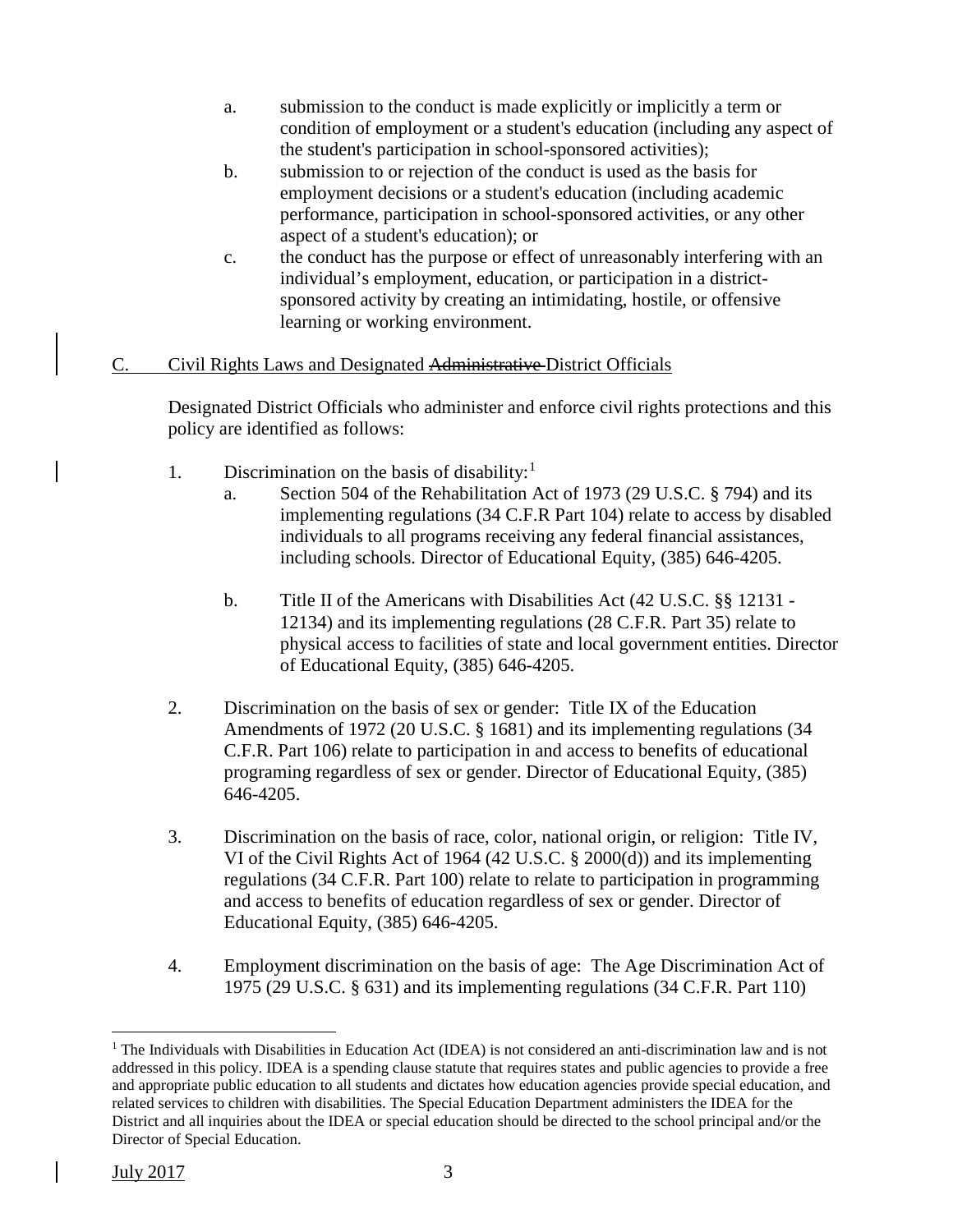relates to employment discrimination based on an individual's age. Director of Human Resources, (385) 646-4517.

5. Employment discrimination based on race, color, national origin, religion, or sex: Title VII of the Civil Rights Act of 1964 (42 U.S.C. § 2000(e)) relates to employment discrimination based on an individual's sex, race, color, national origin, and religion. Director of Human Resources, (385) 646-4517.

#### B. Prohibitions

The District prohibits discrimination, harassment (including sexual harassment), and retaliation on all district property, at all school-related or sponsored events or activities, during all educational programing, in all aspects of employment with the District, and by all District students and employees. Any student who engages in discrimination, harassment, or retaliation may be subject to discipline up to and including suspension, alternative placement, or expulsion. Any employee who engages in such behavior may be subject to discipline up to and including termination. The District shall determine the appropriate corrective action for each complaint. Any discrimination, harassment, or retaliation that may also violate state or federal criminal law shall be reported to law enforcement. Prohibitions of this policy shall be enforced for conduct occurring outside of school, school hours, or school-related activities and events if the conduct disrupts the educational environment.

- 1. Prohibited discrimination and harassment can generally be classified as conduct intended to exclude, harm, demean, or intimidate an individual or group of individuals based on one or more identification factors. Discriminating or harassing conduct targeted at an individual or group of individuals may include, but is not limited to:
	- a. aggressive or violent physical conduct or threats of the same;
	- b. excluding an individual(s) participation in or access to any facilities, programming, activities, employment, or other benefits offered by the District;
	- c. use of epithets, slurs, negative stereotypes, name calling, verbal abuse, and derogatory comments;
	- d. creating graffiti, drawings, or other symbolic communication with threating messages, degrading descriptions, or stereotypical caricatures; and
	- e. unwelcome communication, jokes, stories, pictures, gestures, or displays of offensive or degrading material.
- 2. Sexual harassment is a sub-category of prohibited harassment that involves offensive or unwelcome sexual advances, requests for sexual favors, and other verbal or physical conduct or communication of a sexual nature targeted at another individual based on that individual's sex, sexual orientation, gender identity, or conformance/non-conformance with a real or perceived stereotype. Sexual harassment may include, but is not limited to:
	- a. *quid pro quo* sexual harassment*,* which is a request, invitation, or demand for some type of sexual activity in exchange for grades, participation in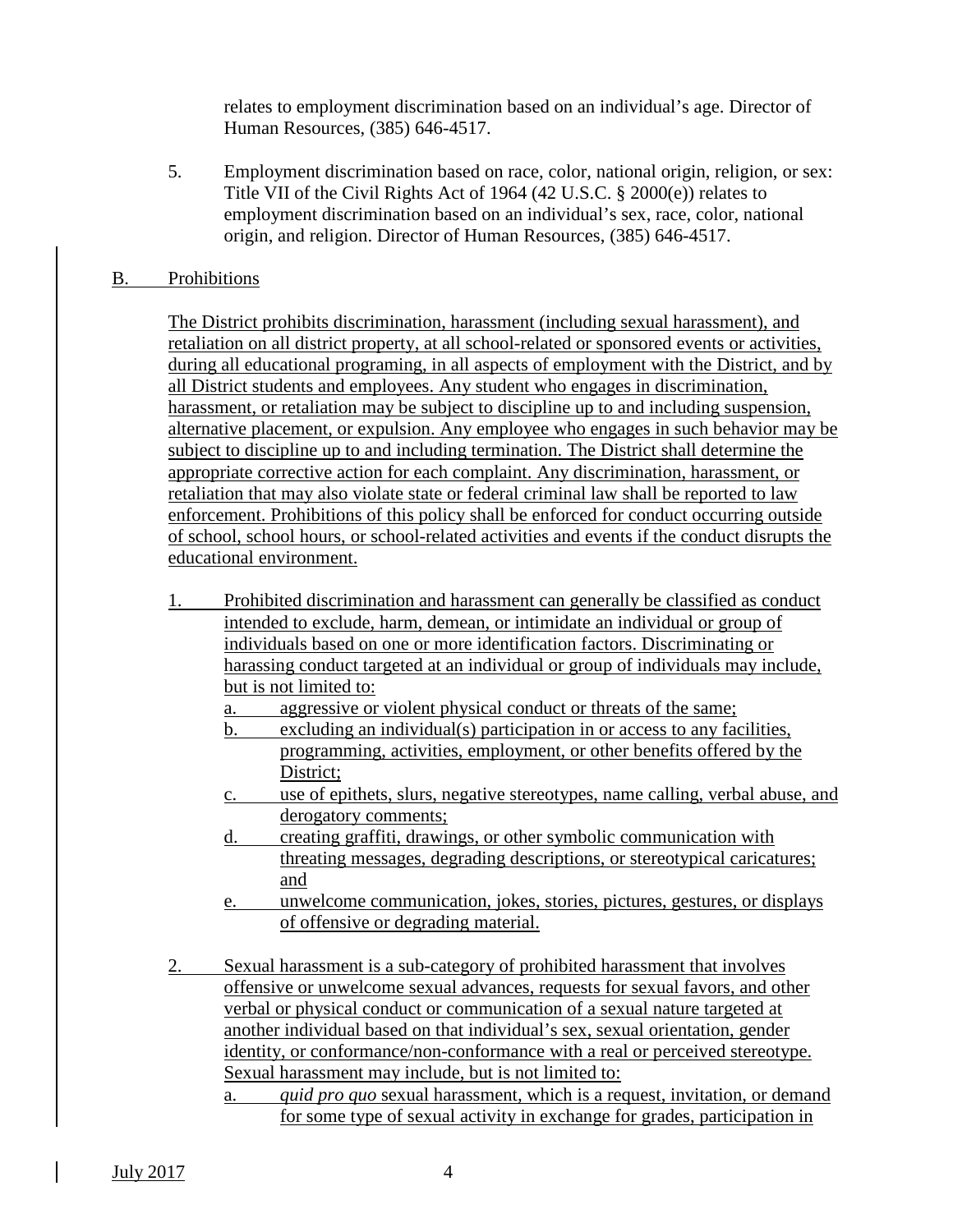curricular or extracurricular activities, promotions, positive evaluation, or other favors;

- b. hostile environment sexual harassment, which is conduct that unreasonably interferes with an individual's academic or work performance or that creates an intimidating, hostile, or offensive environment such as:
	- i. unwelcome or offensive public displays of affection, inappropriate touching of oneself or other, massages, etc.;
	- ii. offensive communication, leers, stares, or gestures that are sexually suggestive, sexually degrading, or imply sexual motives or intentions, such as sexual remarks or innuendoes about an individual's clothing, appearance, or activities, sexual gestures, public conversations or social media posts about sexual activities, sexual rumors, catcalls or whistles, sexually graphic messages or games; etc.;
	- iii. offensive name calling, slang, or profanity of a sexual nature;
	- iv. offensive physical contact or closeness of a sexual nature such as spanking, pinching, hugging, stalking, following, etc.;
	- v. offensive physical pranks such as touching or pulling the clothes of another, bra-snapping, "pantsing," etc.;
	- vi. offensive exposure such as "mooning" or streaking; and
	- vii. offensive written or visual displays or distribution of pornographic or sexually explicit materials such as magazines, videos, films, posters, etc.
- c. a staff member engaging in romantic or sexually-based contact or communication with a student regardless of the age of the staff member or the student; and
- d. unlawful sexual activity such as actual or attempted sexual abuse, sexual assault, rape, lewdness, possessing or distributing pornography, and other sexual or gender-based activities defined by Utah Criminal Code.
- 3. Retaliation generally takes the form of reprisal against a person who has filed a complaint or has testified, assisted, or participated in any manner in an investigation, proceeding, or hearing conducted by the District. Retaliation may include, but is not limited to, further harassment, threats, taunting, spreading rumors, unauthorized disclosure of the details of an investigation, ostracism, assault, destruction of property, or other negative conduct.

# C. Reporting Procedures

1. Any person who witnesses or believes he/she has been subjected to discrimination, harassment, or retaliation involving a student, employee, or other person affiliated with the District may submit, personally or through a representative, a written or verbal report of the alleged prohibited conduct to school administrators or to department supervisors. If preferred for any reason, an individual may also make a report directly to a Designated District Official identified in this policy.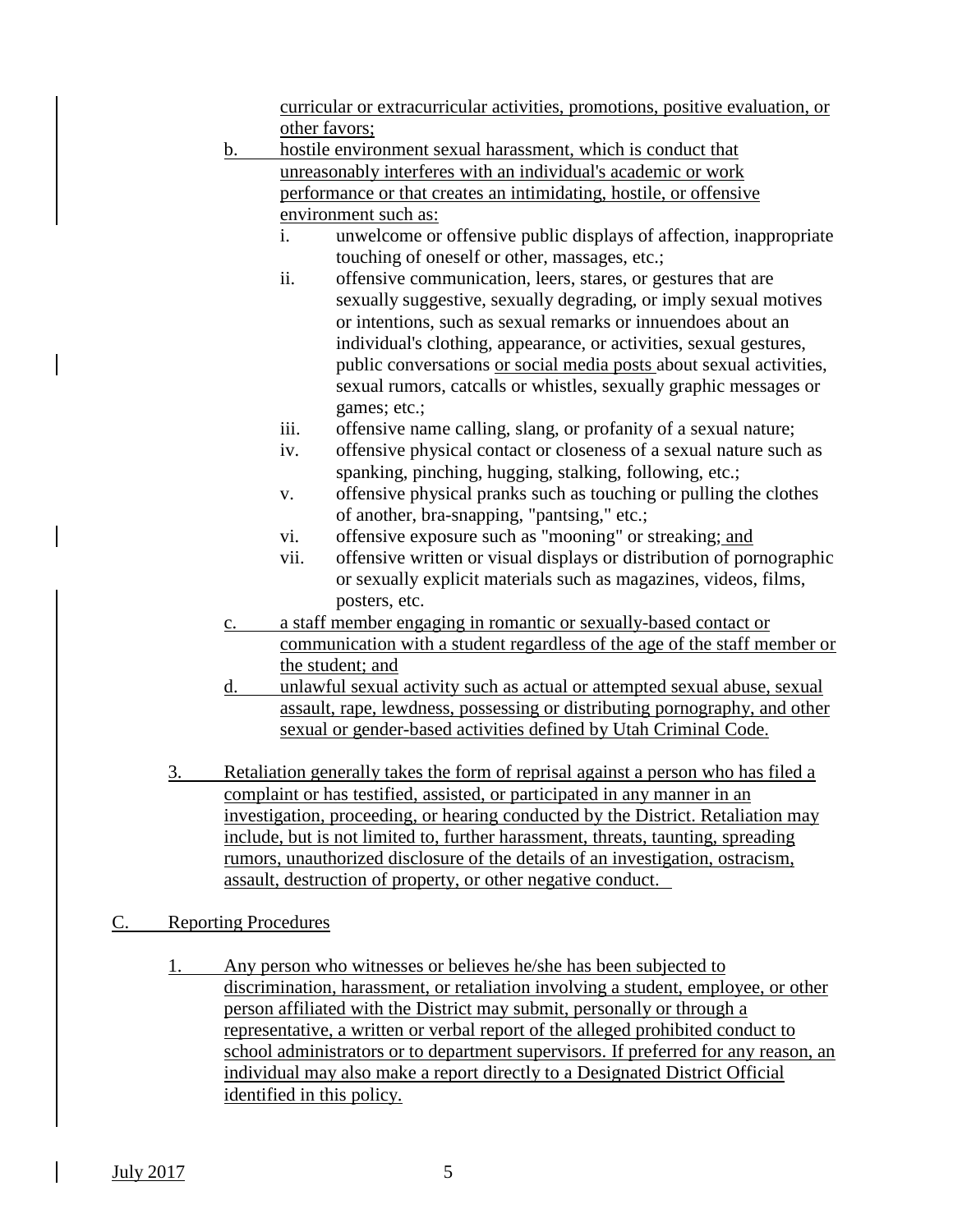- 2. While not required, the District encourages the reporting party or complainant to use the report form attached to this policy. The form is also available from school administration, on the District website, and from the District office.
- 3. School administrators who receive reports or complaints shall be clearly identified and contact information shall be posted on the school's website and in other conspicuous locations.
- 4. Reports or complaints of sexual harassment, specifically, shall be forwarded directly to the District Compliance Officer. The District Compliance Officer can be reached in the Department of Policy and Legal Services – (385) 646-4009. Members of the District Committee for the Prohibition of Sexual Harassment may also receive reports or complaints of sexual harassment. The committee will conduct investigations and report findings and conclusion directly to the Superintendent. If the report involves the District Equity Officer or other member of the committee, the report may be filed directly with the Superintendent.
- 5. If concerns cannot be resolved at the school or District levels, complaints may be filed with the Office for Civil Rights, Region VIII, U.S. Department of Education, Federal Building, Suite 310, 1244 Speer Boulevard, Denver, Colorado 80204.
- 6. It is the duty of every student and every District employee to report violations, or alleged violations of this policy. Failure to do so may result in disciplinary action.
- 7. Good faith submission of a complaint or report of sexual of discrimination, harassment, or retaliation will not adversely affect the individual's future participation in school programs or activities, grades, employment, or work assignments.
- 8. Alternatively, bBecause false accusations of discrimination, harassment, and retaliation can have a serious detrimental effect on innocent parties, false and/or malicious complaints may subject the complainant to discipline.
- 9. A complaint shall must be filed within 180 calendar days of the occurrence of the alleged discriminatory action. The District may extend this time limitation at its sole discretion.
- D. Investigating and Correcting Discrimination, Harassment and Retaliation

Granite School District will promptly investigate all complaints of discrimination and harassment and administer appropriate discipline to any student or employee who violates this policy. The District will also take appropriate steps to eliminate the discrimination or harassment, address its effects, and prevent the discrimination or harassment from recurring.

1. Investigations of matters that pertain to allegations of civil rights violations shall be conducted by District administrators trained to conduct such investigations. The District Compliance Officer shall provide investigation support and training. The District Compliance Officer shall also chair the District Sexual Harassment

July 2017 6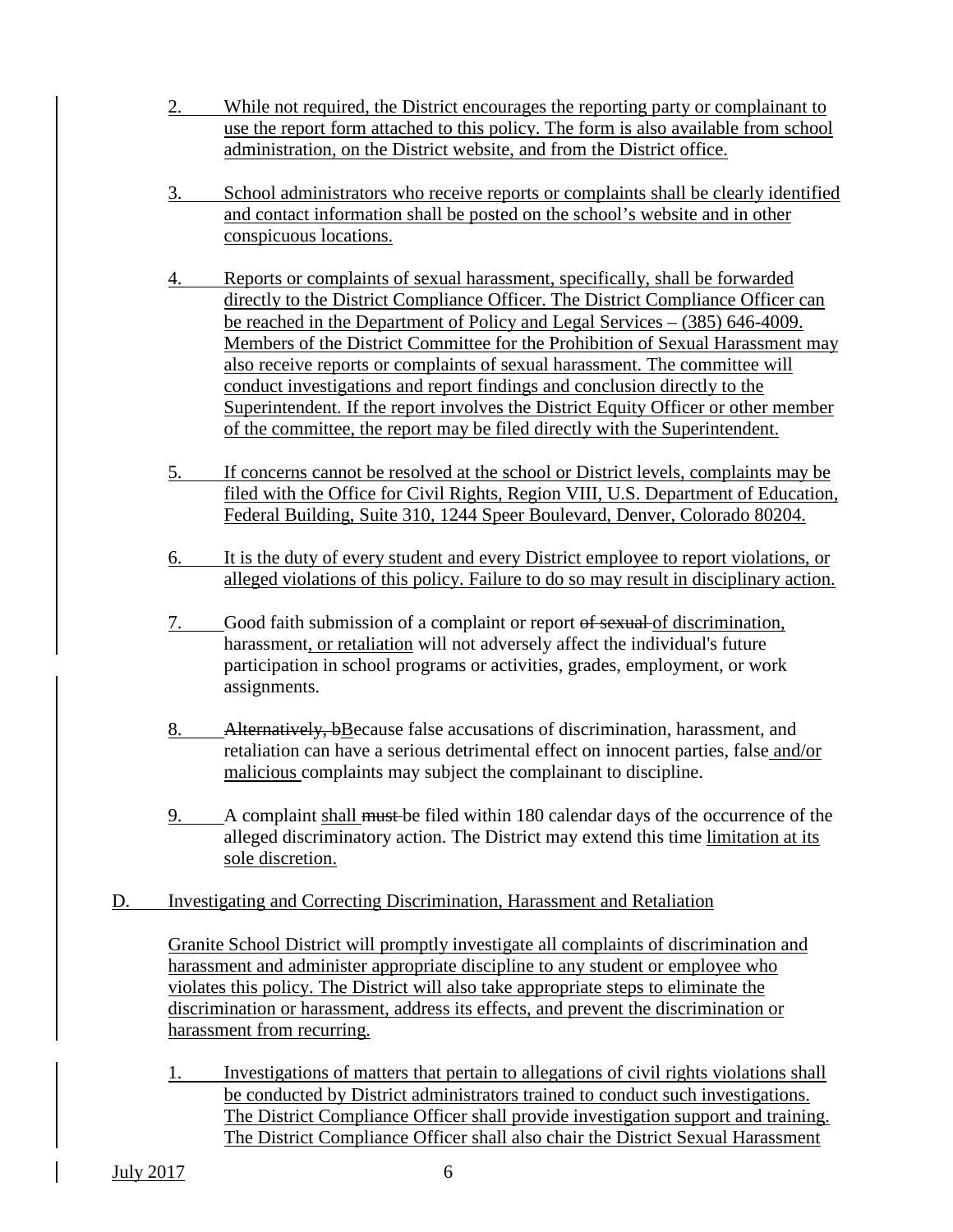Committee, which is tasked specifically with investigating matters involving sexual harassment. Investigations may also be conducted by a designated thirdparty investigator at the District's discretion.

- 2. The investigator shall conduct a thorough, prompt, and impartial investigation allowing all parties to provide information, proffer evidence (directly or through witness statements), and offer explanations and rebuttals of the allegations made. The investigation shall include gathering information and evidence from all relevant parties including taking written statements from and/or interviewing the complainant, the individuals against whom the complainant filed, and others who have knowledge of the alleged incident(s) or circumstances giving rise to the complaint. The investigation may also consist of any other appropriate investigative methods and gathering documentary evidences deemed pertinent by the investigator.
- 3. The District shall make findings and conclusions and take appropriate disciplinary actions only after the individual against whom the complaint was made has had an opportunity to respond fully to the allegations orally or in writing. School administrators shall work with appropriate District officials including Directors of School Accountability, Granite Police Officers, the Director of Educational Equity, the Director of Human Resources, Directors of Special Education, and the District Compliance Officer, to resolve issues at the lowest possible level working collaboratively with parents/ guardians, students, and employees.
- 4. Investigators shall preserve all information and evidence, including written statements, investigation notes, surveillance camera footage, photos, physical evidence, documents, correspondence, and any relevant electronic information such as text messages, videos, and social media postings.
- 5. In determining whether alleged conduct constitutes sexual harassment, the investigator shall consider the surrounding circumstances, the nature of the sexual advances, relationships between the parties involved, and the context in which the alleged incidents occurred.
- 6. At any time during or after the completion of an investigation, any conduct deemed potentially criminal shall be reported directly law enforcement; in some circumstances, it may also be appropriate to make a report to the Department of Child and Family Services (DCFS).
- 7. The District shall take reasonable steps to protect the complainant and witnesses during an investigation and prevent retaliation.
- 8. The District will respect the confidentiality of the complainant, the individual(s) against whom a complaint is made, and witnesses to the extent possible consistent with the District's legal obligations and the necessity to thoroughly investigate and take appropriate administrative action. The District retains the right to disclose the identity of parties and witnesses in appropriate circumstances.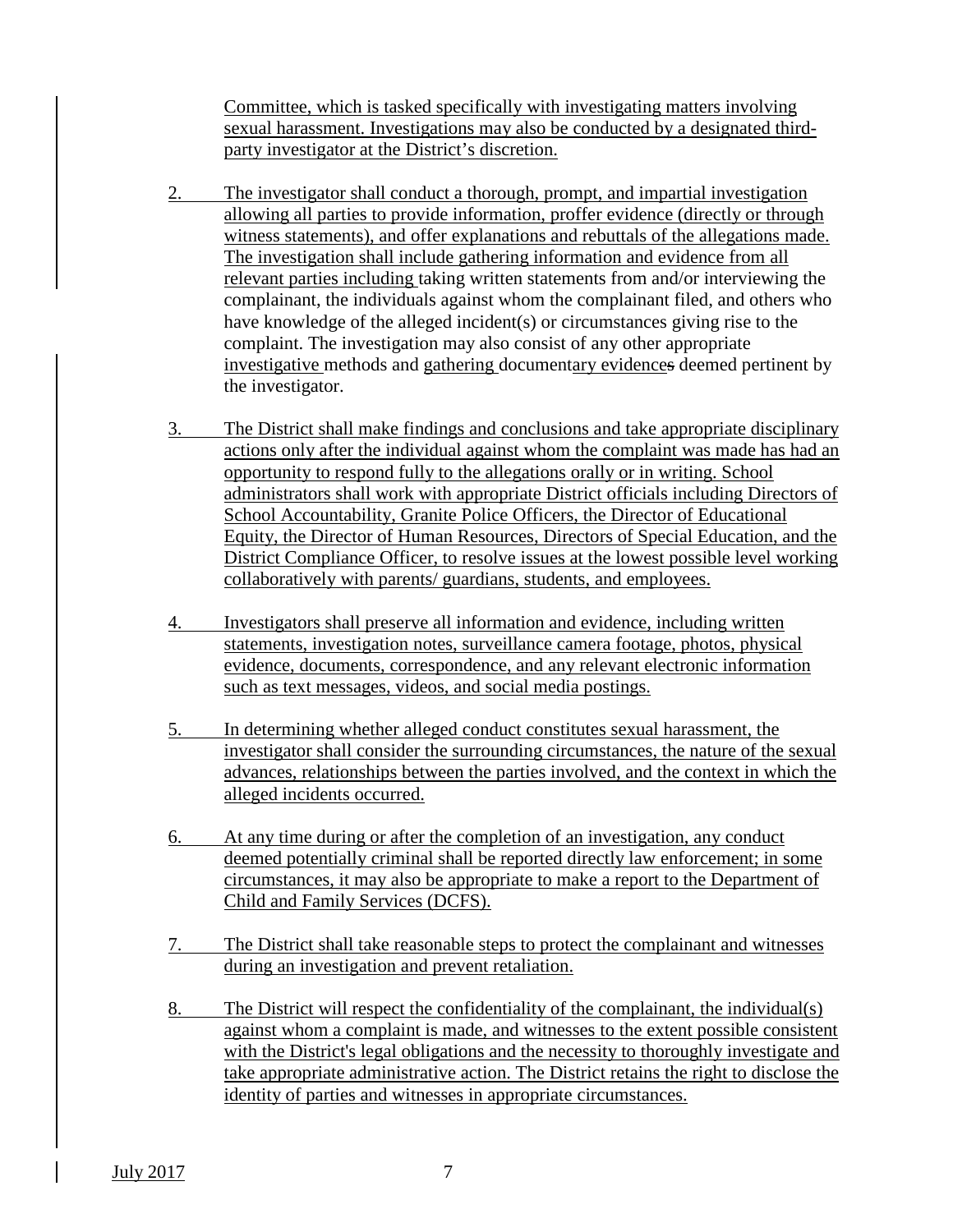- 9. Investigators shall make findings and conclusions and draft a summary report promptly. The report shall include a summary of at least the following information:
	- a. a description of the allegations made;
	- b. a description of the response to allegations;
	- c. a summary of the factual findings the investigator deems true by a preponderance of the evidence;
	- d. conclusions of the investigator regarding violations of District policies and practices (identifying the specific policies or practices) or violations of federal or state laws and regulations (identifying the laws or regulations).
- 10. Administrators conducting the investigation will work with their directors/ supervisors and an assistant superintendent, as required, to impose appropriate discipline and a plan to eliminate, address, and prevent further discrimination, harassment, or retaliation.
- 11. Subsequent to an investigation, the District will take reasonable steps to correct current policies and practices, provide additional protections and supports, and increase and improve education and training as needed.
- 12. School or District administrators charged with investigating and/or taking administrative action will communicate the outcomes of the investigation to the complainant or the alleged victim within a reasonable time after the completion of the investigation. Maintaining current privacy laws, regulations, and policies, the administrator shall communicate steps the District will take to eliminate, address, and prevent further discrimination, harassment, or retaliation.
- E. Complaint Filing Procedures for Parents, Guardians, Patrons, and Citizens

Complaints by parents, guardians, and patrons regarding discrimination may be filed with the Designated District Official. The District will attempt to resolve issues working collaboratively with parents, guardians, and patrons at the lowest possible level. A complaint form is attached to this policy. Alternatively, if concerns cannot be resolved at the school or District level, complaints may be filed with the Office for Civil Rights, Region VIII, US Department of Education, Federal Building, Suite 310, 1244 Speer Boulevard, Denver, Colorado 80204.

- F. Complaint Filing Procedures for Students or District Employees
- 1. Complaint Filing

Any employee or student who believes that he or she has been discriminated **against may personally, or through a representative, file a complaint. The** building principal is the person responsible for receiving complaints of discrimination at the school level. If the complaint involves the principal, or the complainant is otherwise unwilling to notify the principal, the complaint may be filed directly with the Designated District Official. If the complaint involves the Designated District Official, the complaint shall be filed directly with the Superintendent.

**July 2017** 8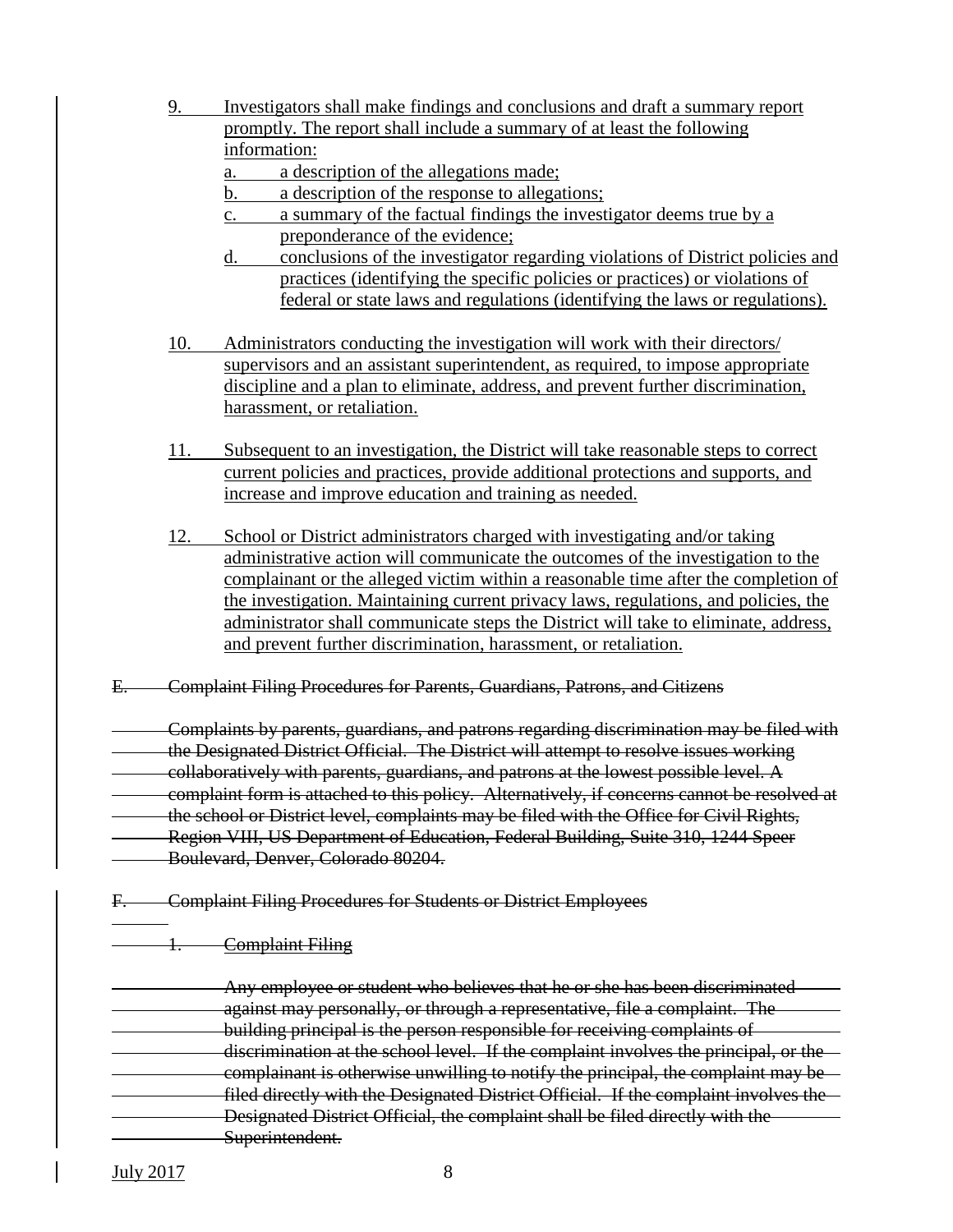|                  |    | The person with whom the complaint is filed shall encourage the complainant to -<br>meet with the respondent to resolve the complaint. The person with whom the<br>complaint is filed may mediate that meeting. If the complainant refuses a                                                                                                                                                                                                                                                                                                                                      |
|------------------|----|-----------------------------------------------------------------------------------------------------------------------------------------------------------------------------------------------------------------------------------------------------------------------------------------------------------------------------------------------------------------------------------------------------------------------------------------------------------------------------------------------------------------------------------------------------------------------------------|
|                  |    | meeting, the person with whom the complaint is filed shall contact the Designated<br>District Official who will process the complaint as set out in this policy.                                                                                                                                                                                                                                                                                                                                                                                                                  |
|                  |    | <b>Complaint Substance</b>                                                                                                                                                                                                                                                                                                                                                                                                                                                                                                                                                        |
|                  |    | Complaints filed with a Designated District Official shall be in writing and<br>shall provide at least the following information:                                                                                                                                                                                                                                                                                                                                                                                                                                                 |
|                  |    | name, home address, and home and work telephone numbers of<br>complainant;                                                                                                                                                                                                                                                                                                                                                                                                                                                                                                        |
|                  |    | nature and date of the alleged violation;<br>b.                                                                                                                                                                                                                                                                                                                                                                                                                                                                                                                                   |
|                  |    | names of persons responsible for the alleged violation (if known); and                                                                                                                                                                                                                                                                                                                                                                                                                                                                                                            |
|                  |    | relevant background information.                                                                                                                                                                                                                                                                                                                                                                                                                                                                                                                                                  |
|                  |    | The complaint may also include a statement of requested relief or<br>corrective action. The form attached to this policy may be used for this<br>purpose.                                                                                                                                                                                                                                                                                                                                                                                                                         |
|                  | 3. | <b>Complaint Forms</b>                                                                                                                                                                                                                                                                                                                                                                                                                                                                                                                                                            |
|                  |    | Complaint forms shall be available online and in each District building.<br>Complainants may request assistance in the preparation or filing of a complaint.                                                                                                                                                                                                                                                                                                                                                                                                                      |
|                  | 4. | <del>Time Limits</del>                                                                                                                                                                                                                                                                                                                                                                                                                                                                                                                                                            |
|                  |    | A complaint must be filed within 180 calendar days of the occurrence of<br>the alleged discriminatory action. The Designated District Official, upon a<br>finding that the circumstances of a complaint warrant an extension, may<br>extend this time limitation or other time limitations of this policy.                                                                                                                                                                                                                                                                        |
| GE.              |    | <b>Initial Complaint ProcessingAdministrative Review</b>                                                                                                                                                                                                                                                                                                                                                                                                                                                                                                                          |
|                  | 1. | Within fifteen (15) days after receiving a summary report of the findings and<br>conclusions of the investigator, any person impacted by the outcome of the<br>investigation may request an administrative review hearing. Any request for an<br>administrative review hearing must be submitted in writing to the Designated<br>District Official identified in this policy. Failure to file a written appeal and<br>request for an administrative review hearing in accordance with the procedures set<br>forth above shall constitute a waiver of the right to such a hearing. |
|                  | 2. | An administrative review shall be requested to determine whether the<br>administrative procedures outlined in this policy were followed or to provide new                                                                                                                                                                                                                                                                                                                                                                                                                         |
| <b>July 2017</b> |    | 9                                                                                                                                                                                                                                                                                                                                                                                                                                                                                                                                                                                 |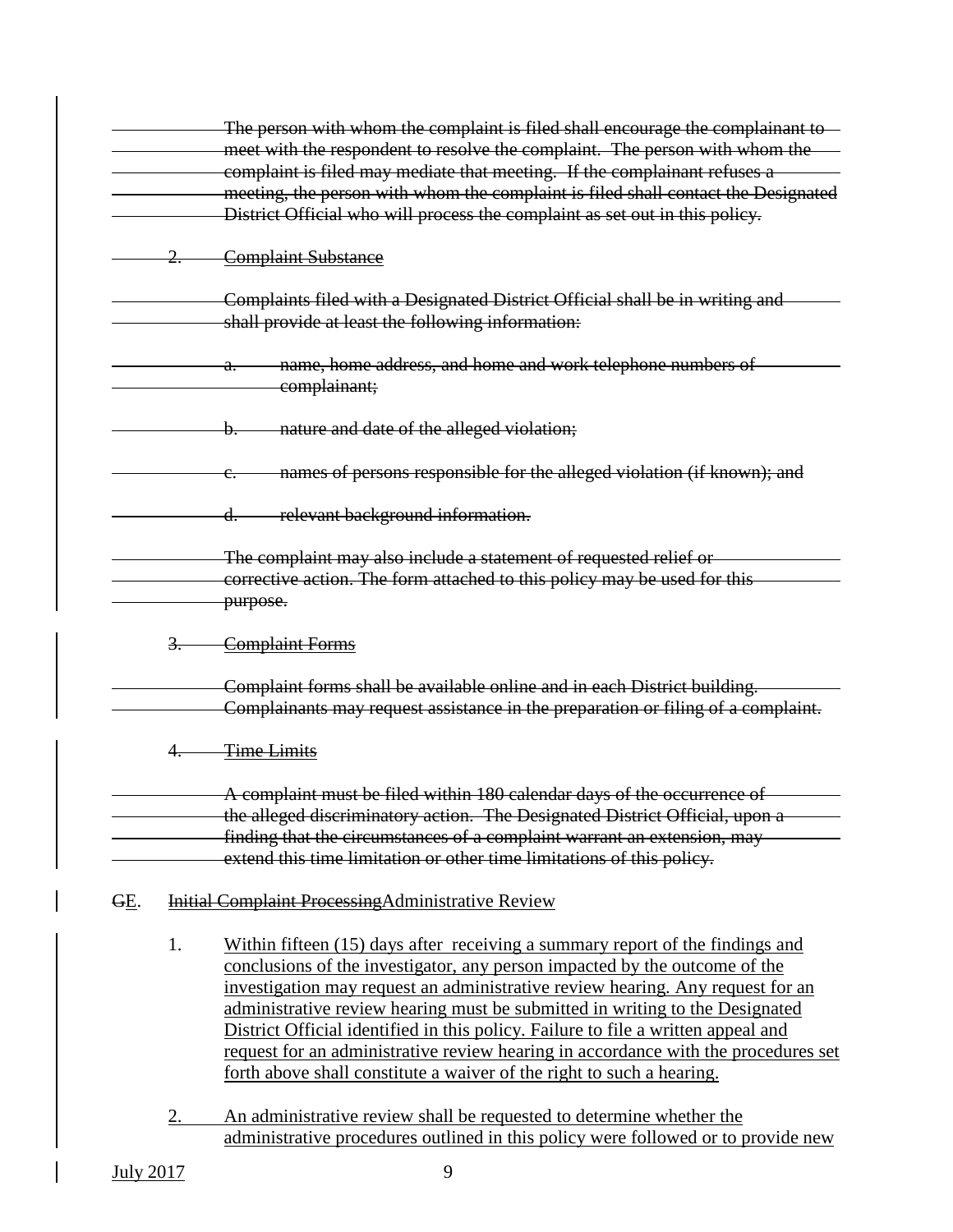|    | evidence that was not available during the investigation. If the request for<br>administrative review does not introduce new evidence or allege a violation of the<br>administrative procedures of this policy, the request shall be denied.<br>Disagreement with the outcome of an investigation or with an investigator's<br>findings and conclusions is not grounds for an administrative review under this<br>policy.Notification of Respondent                                                       |
|----|-----------------------------------------------------------------------------------------------------------------------------------------------------------------------------------------------------------------------------------------------------------------------------------------------------------------------------------------------------------------------------------------------------------------------------------------------------------------------------------------------------------|
| 3. | A request for administrative review under this section does not preclude an appeal<br>of discipline or other administrative action by a student or employee under a<br>separate policy or negotiated agreement.                                                                                                                                                                                                                                                                                           |
|    | The Designated District Official shall notify the respondent by personal delivery<br>or registered mail within five (5) days of the filing of a complaint. The notice<br>shall include a copy of this policy and advise the respondent of the responsibility-<br>to submit an answer to the complaint.                                                                                                                                                                                                    |
| 3. | <b>Respondent's Complaint Answer</b>                                                                                                                                                                                                                                                                                                                                                                                                                                                                      |
|    | receiving notice of a complaint, the respondent shall submit a<br>written<br>answer to the Designated District Official. The answer shall include:                                                                                                                                                                                                                                                                                                                                                        |
|    | affirmation or denial of each allegation in the complaint,<br>a.                                                                                                                                                                                                                                                                                                                                                                                                                                          |
|    | an indication as to the extent to which the complaint has merit,                                                                                                                                                                                                                                                                                                                                                                                                                                          |
|    | an acceptance or rejection of relief or action requested in the complaint, if<br><del>any, and</del>                                                                                                                                                                                                                                                                                                                                                                                                      |
|    | other relevant information.                                                                                                                                                                                                                                                                                                                                                                                                                                                                               |
| 3. | <b>Referral of Complaint to a Hearing Officer</b>                                                                                                                                                                                                                                                                                                                                                                                                                                                         |
|    | Within five days of receiving respondent's complaint answer, the Designated<br>District Official shall determine the level of hearing appropriate to the complaint<br>and deliver the complaint to the appropriate hearing officer as determined in $G(4)$<br>below. A hearing officer receiving a complaint shall be knowledgeable about<br>laws and policies relevant to the subject matter of the complaint.                                                                                           |
| 4. | Three Administrative Review Hearing Levels                                                                                                                                                                                                                                                                                                                                                                                                                                                                |
|    | Level I: If the <i>investigation</i> complaint involves a single school policy or practice,<br>or if a respondent the alleged perpetrator or offender is assigned to a single school<br>or department, the Designated District Official shall deliver the complaint request<br>for an administrative review hearing to the District Compliance Officer or other<br>appropriate personadministrator, as determined by the Designated District<br>Official, who shall thento act as be the hearing officer. |
|    | vial II. If the complete investigation involves a district vide policy or no                                                                                                                                                                                                                                                                                                                                                                                                                              |

Level II: If the complaint investigation involves a district-wide policy or practice, if there are multiple respondents in multiple schools or departments, or if the

 $\overline{\phantom{a}}$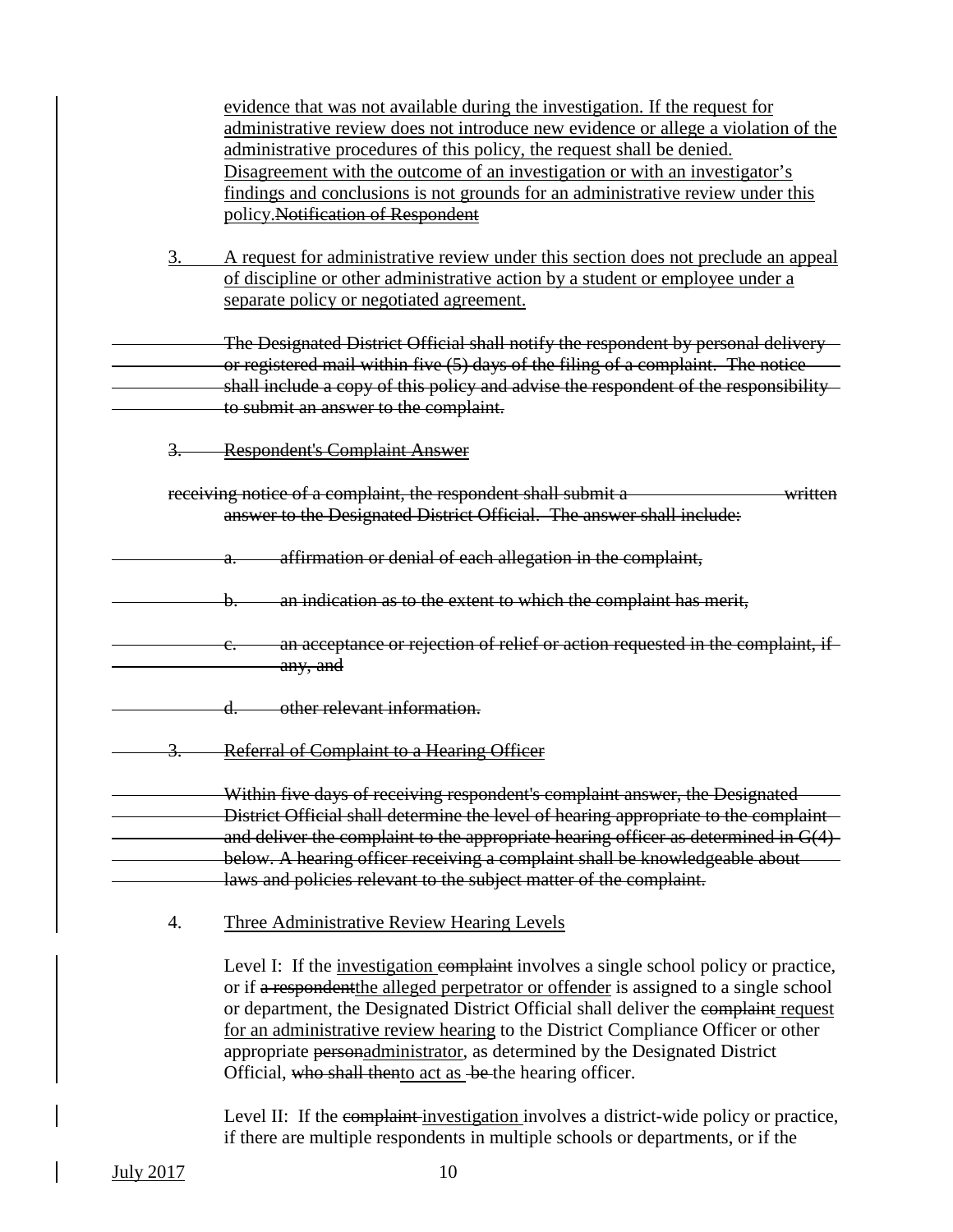respondent is a school principal or department dDirector, the Designated District Official shall report the complaint to the Superintendent who shall then be the hearing officer.

Level III: If the complaint involves the Superintendent, the Designated District Official shall report the complaint to the Board. The Board shall designate a hearing officer in accordance with this policy.

# HF. Hearings

- 1. Level I
	- a. Within five  $(5)$  days of receiving the complaint a request to conduct a hearing, assignment, the hearing officer shall schedule an informal hearing and notify the complainant and respondentparties. The notice shall include a statement of procedures that will govern the conduct of the hearing. The hearing shall be held no sooner than ten (10) days, and no more than twenty (20) days after service of the notice of hearing.
	- b. Persons present at the informal hearing shall include complainant, the alleged respondent (subject of the complaint), any individual requested by either party to provide assistance relevant to the consideration of the matter, and the hearing officer. The hearing officer may request the assistance of the Designated District Official or others. Formal rules of evidence shall not apply to administrative review hearings.
	- c. Within  $\frac{f}{f}$  Within  $\frac{f}{f}$  (10) days after the informal hearing, the hearing officer shall issue a written decision that includes statements regarding the validity of the complaint allegations, any necessary corrective action, and the reasons upon which the decision is based. Copies of the decision shall be delivered to the complainant, the respondent, parties and the Designated District Official. If no written hearing decision is received by the Designated District Official within  $five(5ten(10))$  days of the hearing, the Designated District Official shall, in writing, request the decision. If the written hearing decision is not received within an additional five (5) days, the Designated District Official shall refer the complaint for Level II hearing.
	- d. A complainant or respondentParties may appeal a decision of the hearing officer by submitting a written request for a Level II hearing to the Designated District Official within ten (10) days of receipt of the written hearing decision.

# 2. Level II

a. The Superintendent shall schedule a Level II hearing within five (5) days of receiving a request from the Designated District Official. The complainant and respondentparties shall be notified in writing of the date, time, and location of the hearing, receive copies of materials or records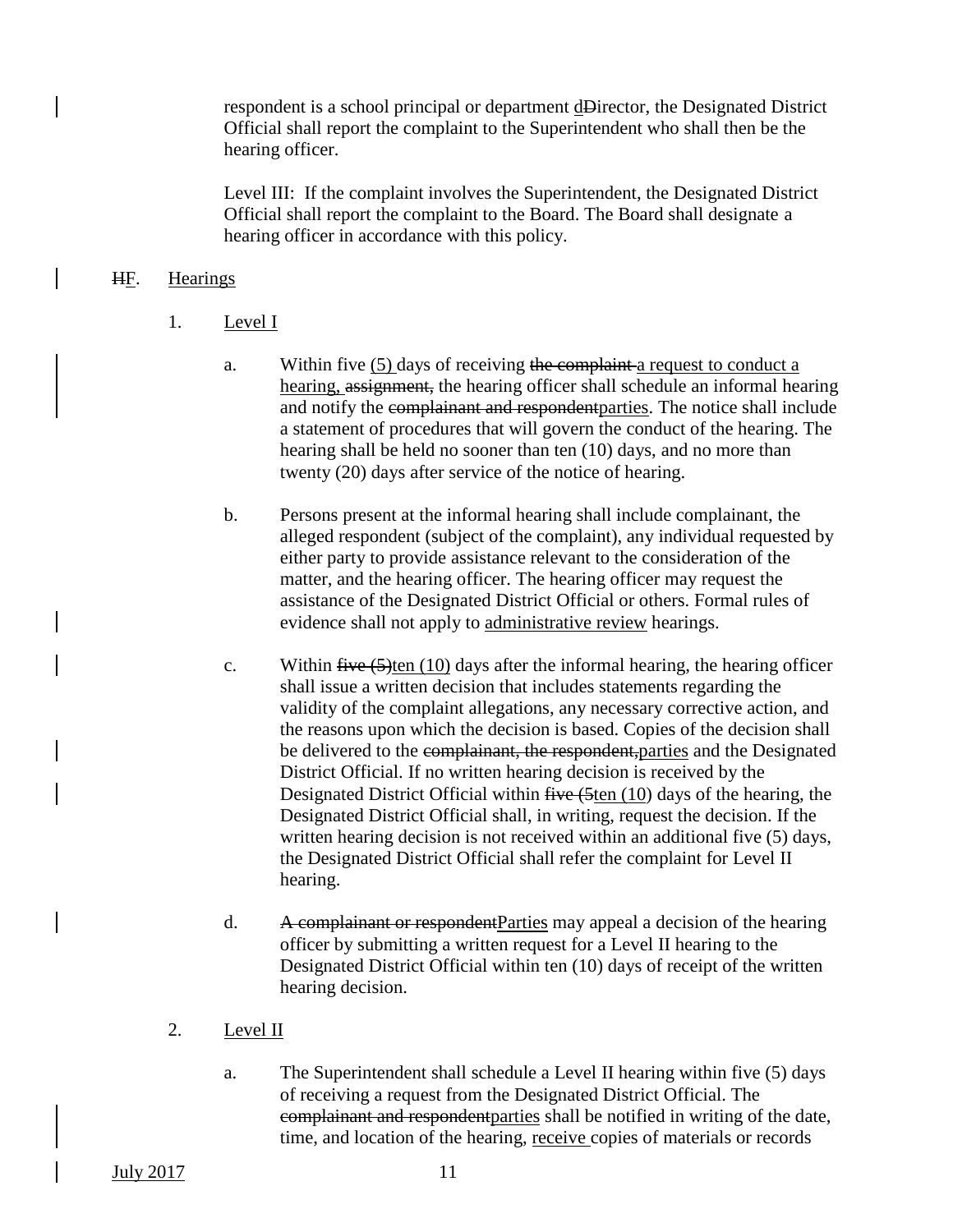that are provided to the Superintendent that are pertinent to the hearing, and receive a statement of procedures to be followed at the hearing. The hearing shall be held no sooner than ten (10) days, and no later than twenty (20) days after service of the hearing notice.

- b. Persons present at the Level II hearing shall include the complainant, the respondent (subject of the complaint), any individual requested by either party to provide assistance relevant to the consideration of the complaintmatter, and the Superintendent. The Superintendent may request the assistance of the Designated District Official or others.
- c. The duration of the hearing shall be allocated in equal parts to the complainant and respondent.each party. Parties shall not be charged with time spent responding to questions posed by the Superintendent. Time will be moderated.
- d. Both parties shall have the right to present witnesses as they deem necessary to develop facts pertinent to the complaintmatter. Formal rules of evidence shall not apply to Level II administrative review hearings.
- e. Within  $f$ ive ten  $(10)$  days after the Level II hearing, the Superintendent shall issue a Level II written hearing decision that includes statements regarding the validity of the complaint-allegations, any necessary corrective action, and the reasons upon which the decision is based. Copies of the decision shall be delivered to the complainant, the respondent,parties and the Designated District Official. If no Level II written hearing decision is received by the Designated District Official within  $five(5)$ ten (10) days of the hearing, the Designated District Official shall, in writing, request the decision. If the written hearing decision is not received within an additional five (5) days, the Designated District Official shall refer the complaint for a Level III hearing.
- f. A complainant or respondentParties may appeal a decision of the hearing officer by submitting a written request for a Level III hearing to the Designated District Official within ten days of receipt of the written Level II hearing decision.

#### 3. Level III

- a. If a Level III hearing is necessary, the Board shall select among four alternatives:
	- i. the hearing may be conducted by the entire Board;
	- ii. the hearing may be conducted by al least three members of the Board,
	- iii. the Board may delegate hearing authority to an ad hoc hearing panel, or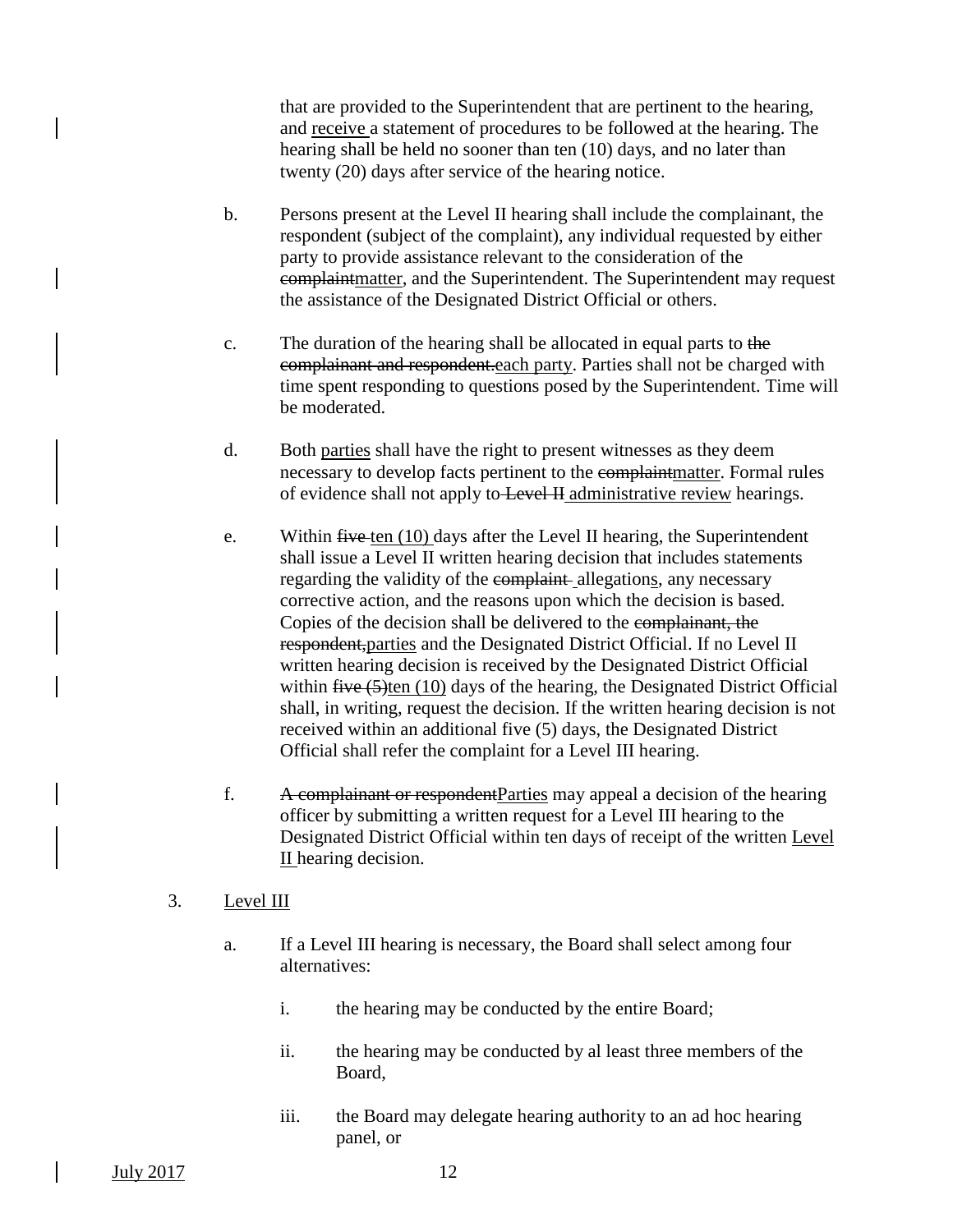- iv. the Board may delegate hearing authority to an individual hearing officer.
- b. The Board shall send written notification of the form of the hearing to the Designated District Official and the complainant, and the respondent parties within thirty (30) days of receipt of the request for administrative review complaint. The Designated District Official shall schedule the hearing within five (5) days of receipt of the Board's notification. The complainant and respondentparties shall be notified in writing of the date, time, and location of the hearing, receive copies of materials or records which are provided to the Board which are pertinent to the hearing, and receive a statement of procedures to be followed at the hearing. The hearing shall be held no sooner than ten (10) days, and no later than twenty (20) days after service of the hearing notice.
- c. Persons present at the Level III hearing shall include the complainant, the respondent (subject of the complaint), any individual requested by either party to provide assistance relevant to the consideration of the matter, and the Level III hearing body/officer. The Level III hearing body/officer may request the assistance of the Designated District Official or others. The Level III hearing body shall designate a member of their body to moderate the hearing to ensure compliance with procedures, which shall be determined by the body itself.
- d. The Level III hearing body/officer shall issue a Level III written hearing decision within twenty (20 days that includes statements regarding the validity of the complaint allegation, any necessary corrective action, and the reasons upon which the decision is based. The findings and recommendations of the hearing body shall be determined by majority vote and shall specify the reasons on which the decision was based. Any hearing body member in disagreement with the majority may prepare a dissenting opinion to be included with the hearing decision.
- e. The Level III hearing decision and related materials shall be submitted to the Board. If the Board accepts the Level III hearing decision, it shall so state and issue a final board decision. Copies of the decision shall be delivered to the complainant, the respondent,parties and the Designated District Official. If the Board rejects the findings and recommendations of the Level III hearing body, it shall issue a detailed decision stating its reasons for such a rejection and at its discretion may issue a final decision or repeat the Level III hearing process beginning with selection among the four alternatives.
- IG. General Provisions
	- 1. Complainant and RespondentParties' Rights to Records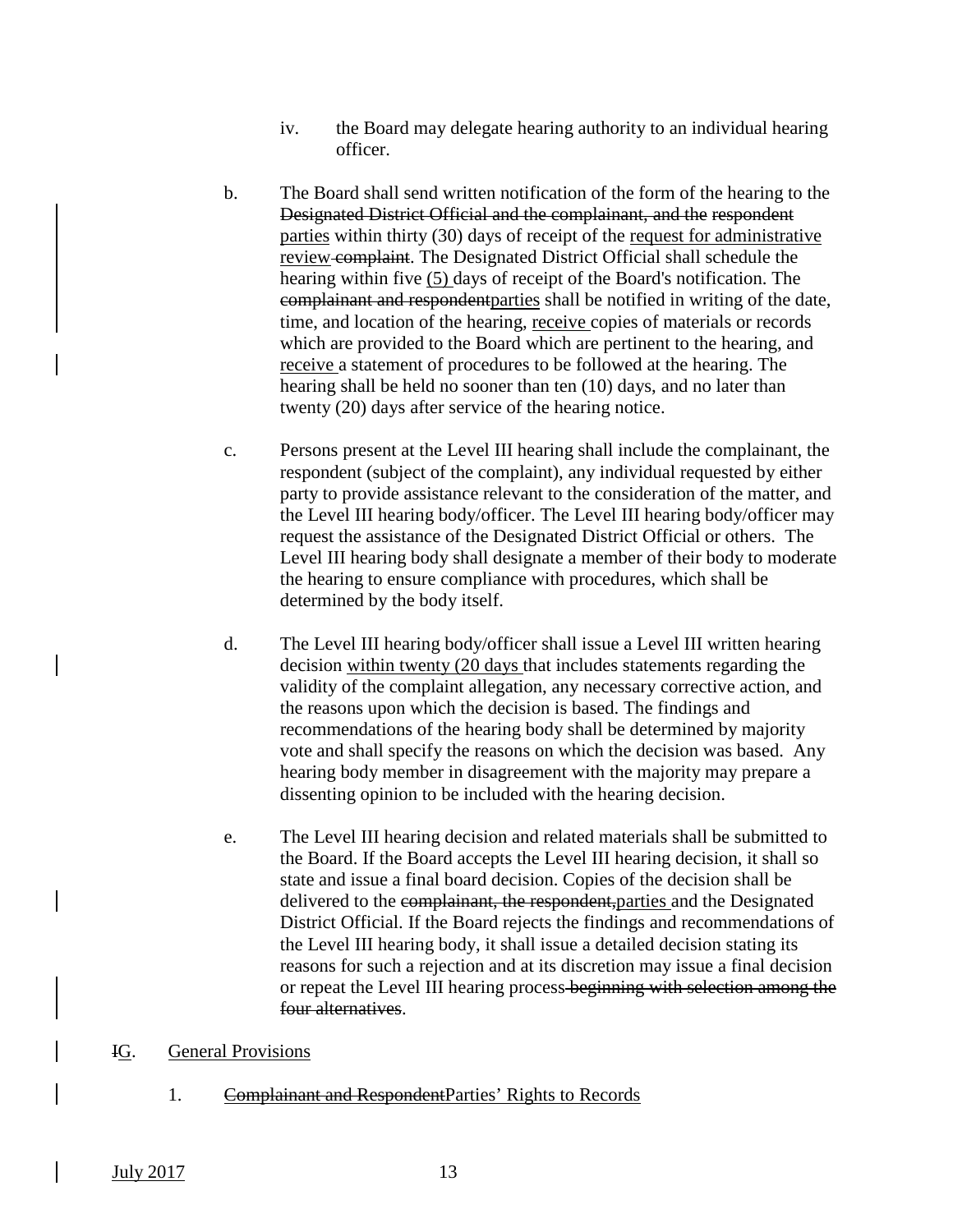- a. A complainant or respondentParties may request access to information and records in the possession of the District that bear upon the validity of the matter. Records must be requested with reasonable specificity. If obtaining the information requires unreasonable interference with other District duties and responsibilities or unreasonable District expenditure, the District may require that the requesting party pay the District reasonable fees for actual costs incurred in procuring and duplicating the records.
- b. The District is not required to create a record in response to a request.
- c. Information in requested records about subjects or persons not relevant to the complaint or which is otherwise private, controlled, or protected shall be excluded and/or expunged from the record.
- d. Records will only be provided in accordance with Family Educational Rights and Privacy Act (FERPA), Government Records Access and Management Act (GRAMA), and other records or privacy laws.
- 2. Right to Assistance
	- a. Both the complainant and the respondent parties have the right to be represented by counsel or assisted by knowledgeable persons, organizations, or groups of their selection at their own expense, at any point during the initiation, filing, or hearing of the complaint investigation or administrative review process.
	- b. The District shall, upon request, provide assistance to the complaine or respondentparties in understanding rights and obligations under this policy and other pertinent District, state, or federal regulations, policies, or other related materials. Other assistance, such as legal advice regarding claims or defenses, will not be provided.
	- c. The District will provide translation or interpreter services, auxiliary aids, or other reasonable services or accommodations necessary for the parties to participate fully in the administrative process.

**Confidentiality** 

- The District will strive to respect the confidentiality of the complainant and respondent, consistent with the District's legal obligations and the necessity to take appropriate corrective action.
	- 4. Prohibition of Retaliation

Good faith submission of complaints will not adversely affect the complainant's future employment, grades, or work assignments. However, malicious or frivolous complaints may subject a complainant to discipline. The District will discipline any individual who retaliates against any person who files a complaint or who testifies, assists, or participates in a proceeding or hearing relating to a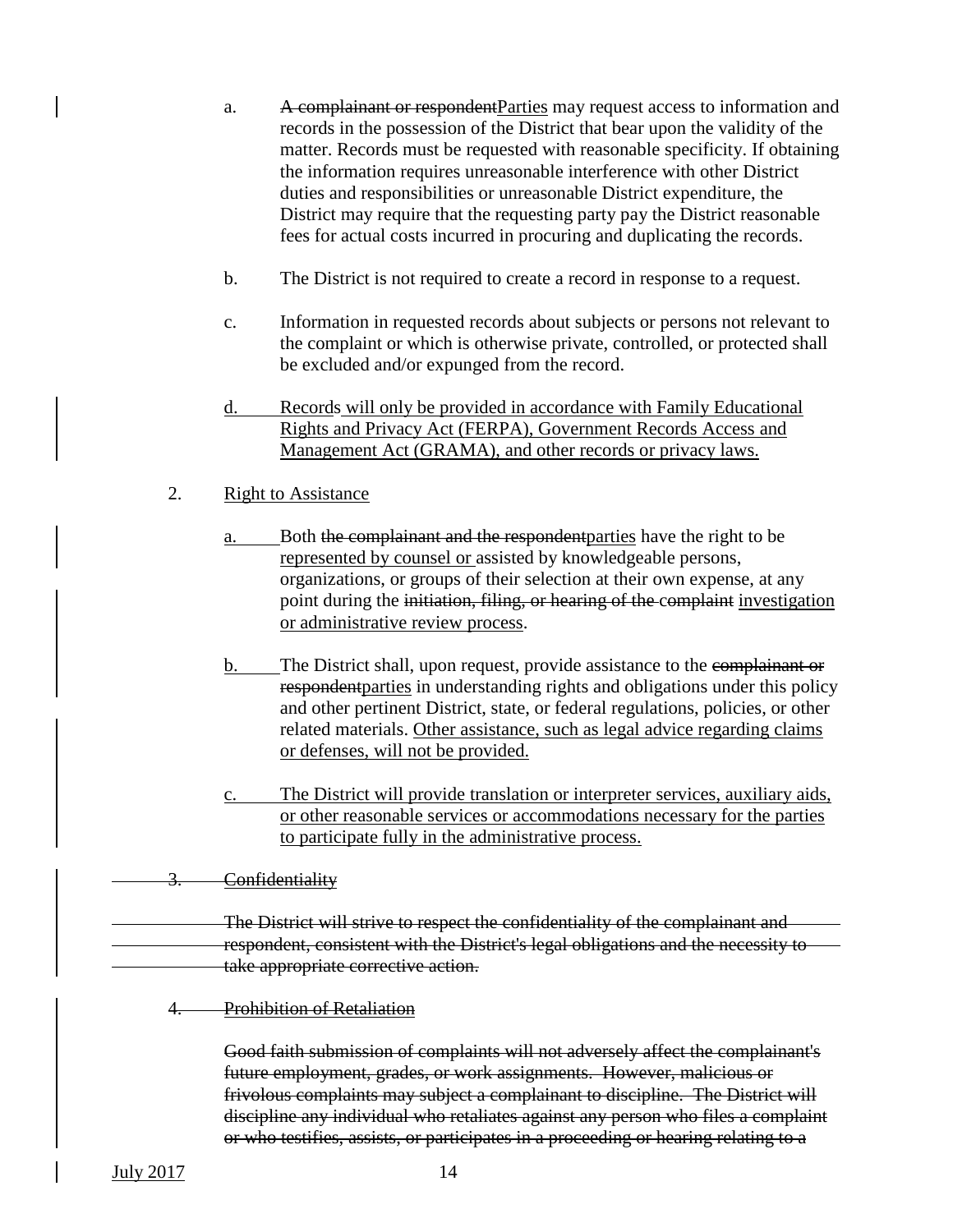complaint. Retaliation includes, but is not limited to, any form of intimidation, reprisal, or harassment.

### 35. Complaint Records

Complaint Records from investigations and hearings records shall be kept by the investigator and the dDesignated District Oofficial for a period no less than three years. Records shall include the names and positions of parties, complainants and respondents, dates of filing and resolution, specific allegations, findings and conclusions, <del>and answers,</del> levels of hearings and hearing officers, a statement of final resolution, and details of corrective action. Such records shall be protected under Utah Code 63-2-304. Any party may, at their own personal expense, make a voice recording of any hearing. Level II and Level III hearings shall be recorded by the District. Such recordings shall be made available to parties upon written complainants and respondents at their request. District rRecordings shall be a part of the complaint District record.

### 46. Financial Responsibility

Except as otherwise provided by this policy, costs involved in the administration of the policy shall be borne by the District.

### 75. Notice and Dissemination

A summary of this policy and a reference to the full policy Subsection B. of this policy identifying the civil rights protected by this policy shall be delivered to each patron of the District annually and shall appear on the District website, school websites, and in other conspicuous locations. It shall also be posted in the front office of each District building and in the Department of Human Resources.

# 6. Outside Reporting

- a. Nothing in this policy shall prohibit an individual employee from filing a discrimination or harassment claim with the Utah Anti-Discrimination and Labor Division (UALD), 160 East 300 South, 3rd Floor, P.O. Box 146600, Salt Lake City, UT 84114-6600.
- b. If concerns cannot be resolved at the school or district level, discrimination complaints may be filed with the Office for Civil Rights, Region VIII, U.S. Department of Education, Federal Building, Suite 310, 1244 Speer Boulevard, Denver, Colorado, 80204-3582.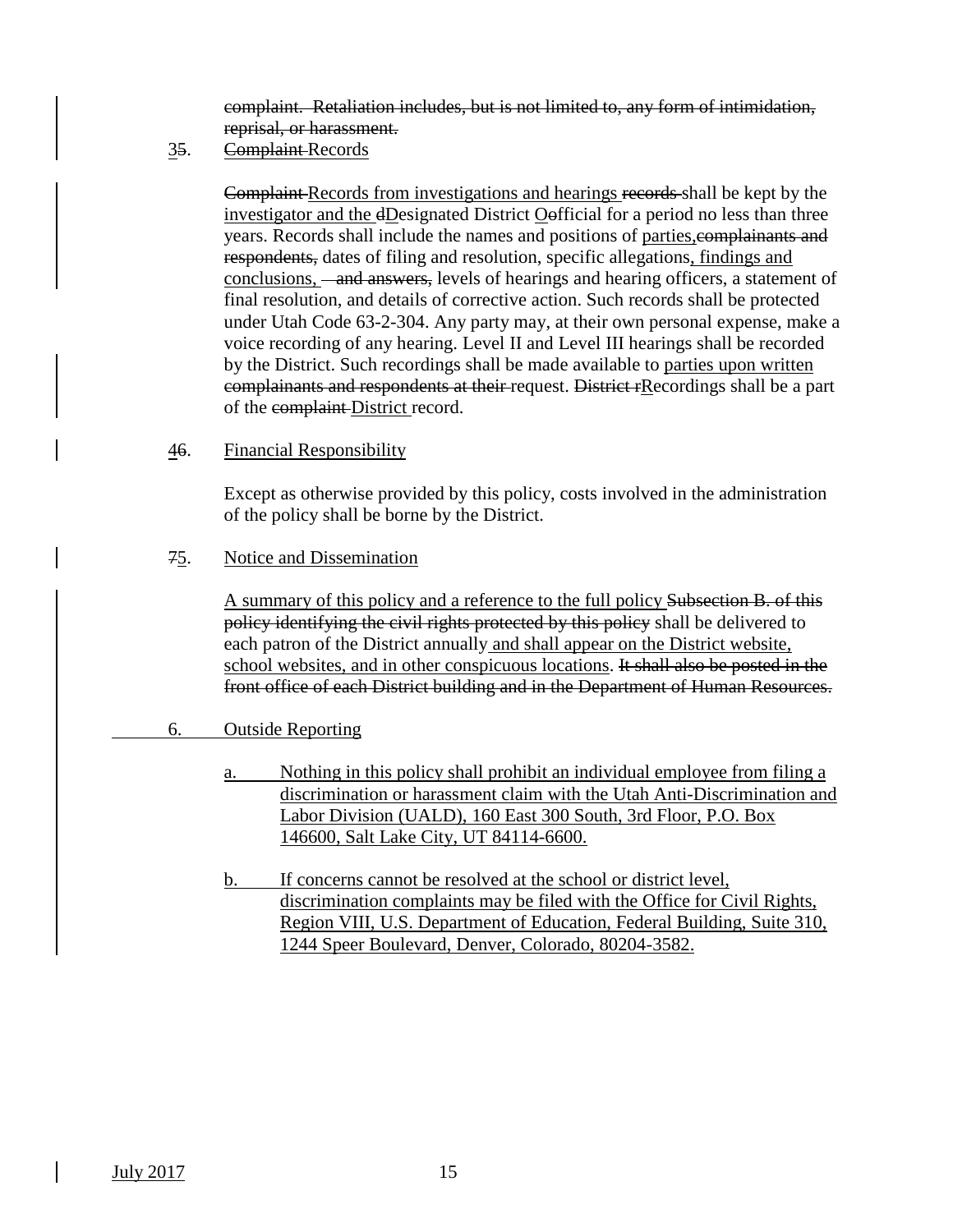**References** 

20 U.S.C. §1681-86, Title IX of the Education Amendments of 1972; 34 C.F.R. Part 106 29 U.S.C. §206(d), The Equal Pay Act of 1963 29 U.S.C. §621 *et seq*., Age Discrimination in Employment Act of 1967, 29 C.F.R. §621-634 29 U.S.C. §794, Section 504 of the Rehabilitation Act of 1973, 34 C.F.R. §104 *et seq*. 42 U.S.C. §2000(d), Title VI Civil Rights Act of 1964, 34 C.F.R. §100 *et seq*. 42 U.S.C. §2000(e), Title VII of the Civil Rights Act of 1964, 29 C.F.R. §1604 *et seq*. 42 U.S.C. §6101-6107, Age Discrimination Act of 1975, 34 C.F.R. §110 *et seq*. 20 U.S.C. §7905, Boy Scouts of America Equal Access Act, 34 C.F.R. §108 *et seq*. 42 U.S.C. §12101 *et seq*., ADA Amendments Act of 2008, 29 C.F.R. §1630 42 U.S.C. §12111 *et seq*., Title II of the Americans with Disabilities Act of 1990 (ADA), Utah Code §76-5-401 through 407, Sexual Offenses Utah Code §76-9-702 through 702.7, Offenses Against Public Order and Decency Utah Code §34A-5-101 *et seq*., Utah Antidiscrimination Act Utah Admin. Code R277-112, Prohibiting Discrimination in the Public Schools